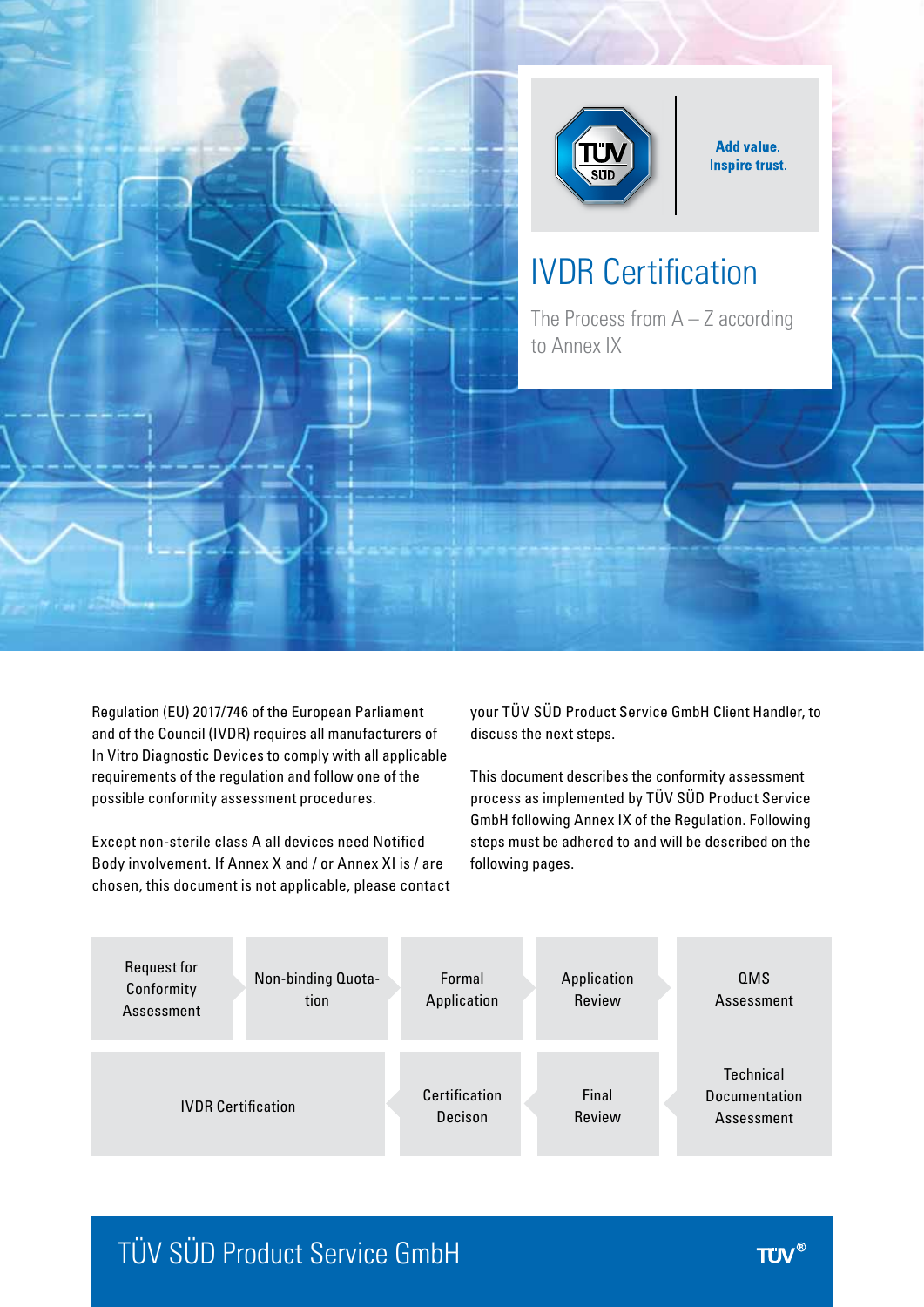### **I. Request for Conformity Assessment**

The first step of the process is a request for Conformity Assessment by you as a legal manufacturer. Please complete the Pre-Application Questionnaire, even if you are already a customer of TÜV SÜD Product Service GmbH. The questionnaire allows us to get an overview over your company, including contacts, sites, products, suppliers and subcontractors and other relevant data, and serves as an input to our calculations and planning. The questionnaire references several Appendices, which must be completed; the same Appendices can be used for the formal application in a later process step.

If you have any questions on how to complete the questionnaire, please do not hesitate to contact your TÜV SÜD Client Handler. If there are mistakes or gaps in this first step, this might have serious impacts and delays on the remainder of the certification process.

#### **II. Non-binding Quotation**

After the questionnaire is received by TÜV SÜD Product Service GmbH, an initial pre-application check will be performed, that includes a credibility check, an Eudamed inquiry, and a general feasibility determination. Your Client Handler will contact you shortly after you sent the completed Pre-Application Questionnaire.

In many cases there will be issues to discuss or several options to consider, and TÜV SÜD will help with our expertise to navigate through those. When all is in order, a non-binding quotation will be prepared and sent to you.

## **III. Formal Application**

After you sent us the accepted and signed non-binding quotation, we will need the formal application documents which serve as the legal order to perform a conformity assessment according to the IVDR and contract between TÜV SÜD Product Se rvice GmbH and you as a legal manufacturer of IVD devices.

The application consists of a main application document, which must be signed, and several Appendices; the same Appendices as already completed during the request for conformity assessment (step I) can be used. Again, if you have any questions on how to complete the application, please do not hesitate to contact your TÜV SÜD Client Handler.

## **IV. Application Review**

After we received the formal application, we will perform an Application Management review as required by Annex VII, Section 4.3 of the Regulation.

The purpose of this review is to assess the completeness of the applications with respect to the requirements of the relevant conformity assessment, the verification of the qualification of products covered by the application as devices and their respective classifications, whether the conformity assessment procedure chosen is applicable to the device(s), the ability of TÜV SÜD Product Service GmbH to assess the application based on our designation and the availability of sufficient and appropriate resources.

The designated Project Handler – usually the Client Handler - will perform this assessment and document the outcome. The compiled application review file is then sent to our Certification Body, which is a separate department within TÜV SÜD Product Service GmbH, for assessment. A decision is taken whether the application is accepted or not. In case of negative decisions, the Project Handler will contact you, and try to resolve any issues, e.g. ambiguities with regards to intended purposes, product classifications or code assignments. If issues cannot be resolved, the process stops here, otherwise the application review file is revised and sent to the Certification Body again. After a positive decision by the Certification Body, an order confirmation is sent to you, and the project formally starts.

## **V. Assessment Activities**

Now that the formal Application Review was performed and accepted, your personal Client Handler will plan the Technical Documentation and QMS Assessment activities, authorised Product Reviewers and Auditors will participate. You will be involved right from the beginning, so we can assure timely, effective and smooth assessments.

#### **a. Quality Management System Assessment**

When Annex IX is chosen as a conformity assessment procedure, assessment of your Quality Management System is performed by us as your Notified Body, as required by Annex IX, Chapter I; i.e., designated Auditors within TÜV SÜD Product Service GmbH will assess the conformity of your Quality Management System to the Regulation.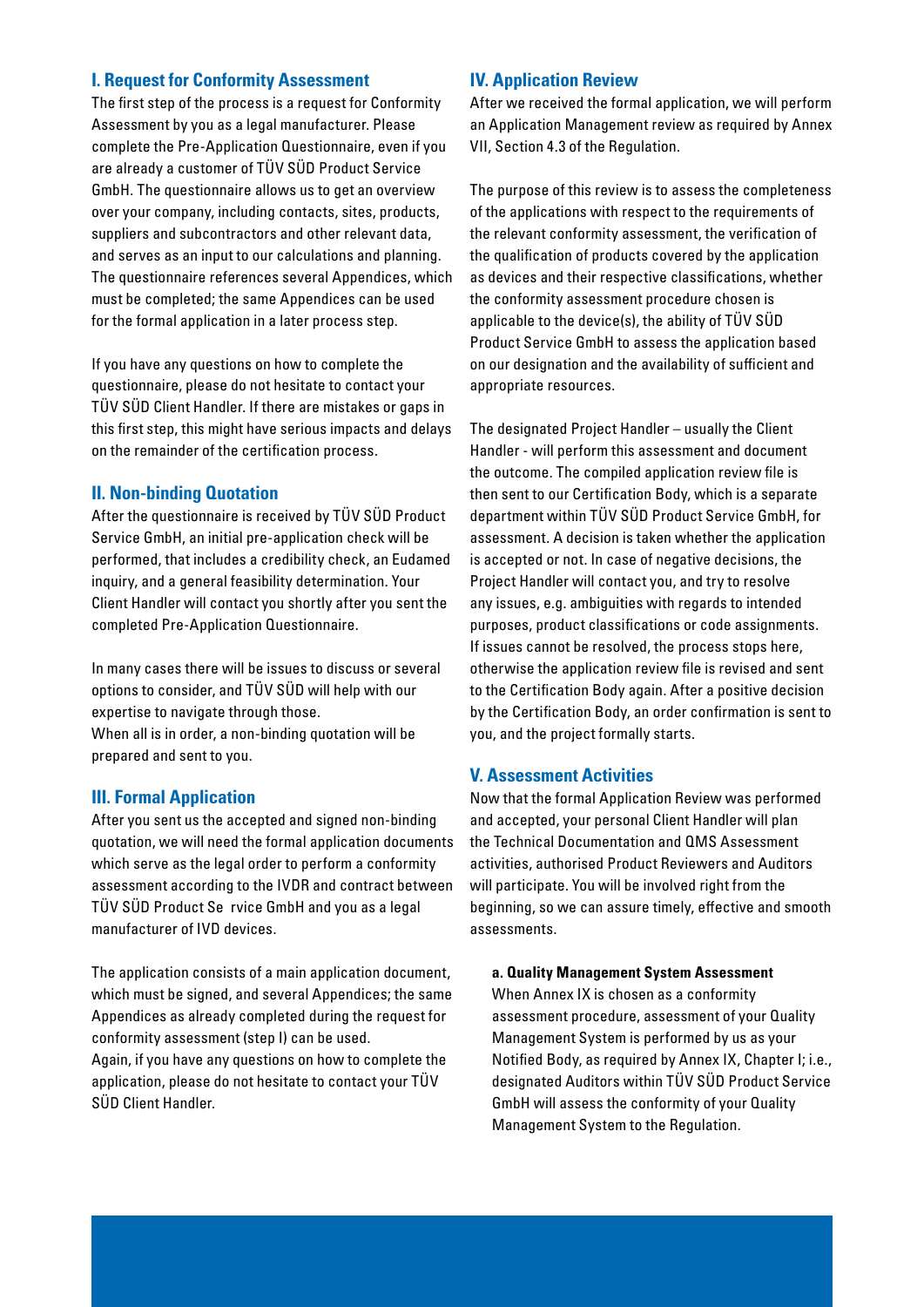There will be a Stage 1 audit, where we assess if the QMS generally complies with the regulation and is complete.

If the Stage 1 audit is successful, i.e. all respective requirements are fulfilled or any nonconformities found during the audit can be closed, a Stage 2 audit will be conducted. Here the effective implementation of the QMS will be assessed. Any major nonconformities found during the Stage 2 audit must be closed, before the process can continue to the next step.

#### **b. Technical Documentation Assessment**

When Annex IX is chosen as a conformity assessment procedure, assessment of Technical Documentation is performed by us as your Notified Body, as required by Annex IX, Chapter II; i.e., designated Product Reviewers within TÜV SÜD Product Service GmbH will assess the conformity of device Technical Documentations to the Regulation.

Depending on the risk class(es) of your device(s), assessment of the Technical Documentation(s) is performed on the basis of representative samples also called "sampling" (Class B and Class C) For Class D, Self-Testing, Near-Patient Testing and Companion Diagnostics devices, each Technical Documentation will be assessed, there is no sampling; a separate application is needed for each of these devices.

There are separate TÜV SÜD Product GmbH info materials for Sampling of Class B and C products, and for Technical Documentation Submission Requirements, please ask your TÜV SÜD Client Handler.

After all assessment activities were performed, reports are created by the Auditors / Product Reviewer(s), that state the compliance status of the QMS / Technical Documentation(s) with the Regulation.

In case the assessment activities uncover nonconformities, i.e. any non-compliances to the respective requirements, nonconformity reports will be issued by the Lead Auditor / Product Specialist(s). These nonconformities must be closed before an assessment file can be compiled.

The compiled assessment file then is submitted to the Certification Body.

## **VI. Final Review**

Prior to making a final decision on issuance of a certificate, a final review must be performed by technical certifier(s). Technical certifier(s) are always different from the personnel who have conducted the assessments. The technical certifier verifies that the report or reports and supporting documentation needed for decision making, including concerning resolution of non-conformities noted during assessment, are complete and sufficient with respect to the scope of the application, and whether there are any unresolved non-conformities preventing issuance of a certificate. If there are any issues, the Project Handler will try to resolve them with your help, if needed. Although rare, even at that late stage there might be issues that cannot be resolved or might need a revised application or assessment.

#### **VII. Certification Decision**

After final review the technical certifier(s) decide based on the assessment documentation and additional information available whether the requirements of the IVDR are fulfilled. Decisions are taken whether the certificate(s) applied for are issued. The decision made can imply the need for additional surveillance activities related to certificates, like specific milestones for further review by the notified body of the up to date performance evaluation, The decision made can include specific conditions or provisions for the certification.

#### **VIII. IVDR Certificate**

In case of a positive decision the certificate(s) are issued. In case of an assessment of the quality management system you will receive a EU quality management system certificate (IVDR). In case of an assessment of the technical documentation (class D, class B/C self/near patient testing, class C companion diagnostics) you will receive a EU technical documentation assessment certificate (IVDR). The certificates serve as evidence that TÜV SÜD Product Service GmbH conducted a conformity assessment according to Annex IX of the IVDR and that all applicable requirements are fulfilled.

Please be aware that for placing on the market of class D, class B/C self/near patient testing, class C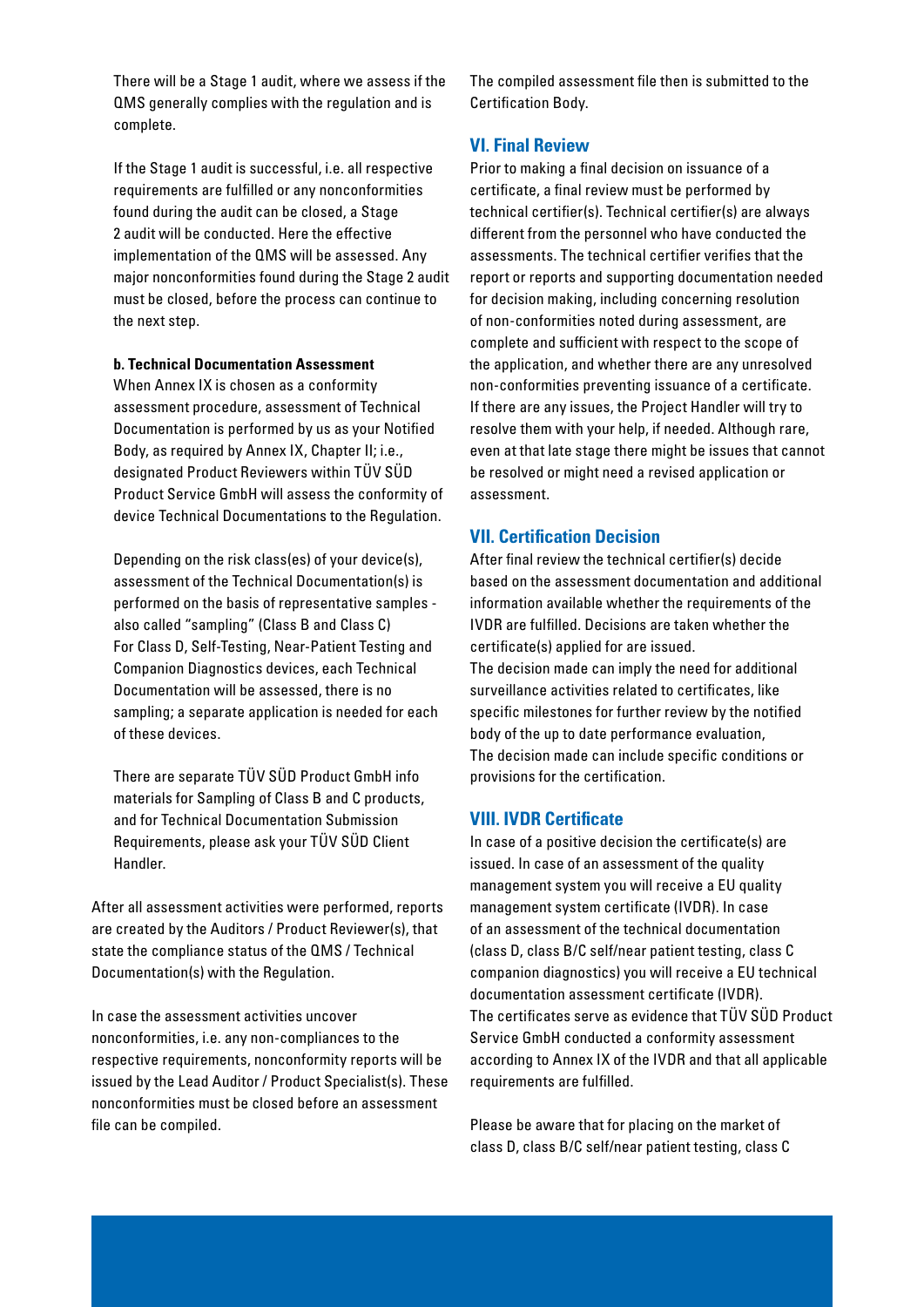

companion diagnostics you as a manufacturer must hold both certificates, the EU quality management system certificate (IVDR) as well as EU technical documentation assessment certificate (IVDR). For more information on this topic, please see also the TÜV SÜD document on conformity assessment procedures for the different device types and classes.

## **IX. Surveillance Activities / PSUR / Changes**

In step VIII above you finally received your IVDR certificates which is a great milestone! However, here the process does not end, it just has started really. There will be annual surveillance audits (if applicable including assessment of Technical Documentations on a representative basis), unannounced audits, Periodic Safety Update Reports, additional surveillance activities as described in VII above, any significant changes to your QMS and products may need assessment etc.

## **X. Frequently Asked Questions**

- **Q:** I am already certified according to the IVDD, can I have a simple upgrade audit to get an IVDR certificate?
- **A:** No, there is no 'grandfathering', neither for products,

nor for QM systems. The process is the same as for completely new clients / products.

- **Q:** We have products already certified under the IVDD, can we "upgrade" them to IVDR?
- **A:** No, there is no "grandfathering", all product certifications will be handled as initial certifications. You can use already existing data and documentation provided these include the information required under the IVDR and evidence for compliance. There is a separate Customer Information Material for Legacy Products, please ask your personal Client Handler.
- **Q:** I have a planned audit (e.g. EN ISO 13485:2016), can I combine the IVDR audit with the already scheduled one?
- **A:** Yes, the audits can be combined, and will result in a reduced audit time, compared as to two separate audits.
- **Q:** Can I hold an IVDD and IVDR product certificate at the same time?
- **A:** Yes, until May 26th 2024 this is possible. For products the Declaration of Conformity (and other labeling if applicable) then should clearly indicate if the product